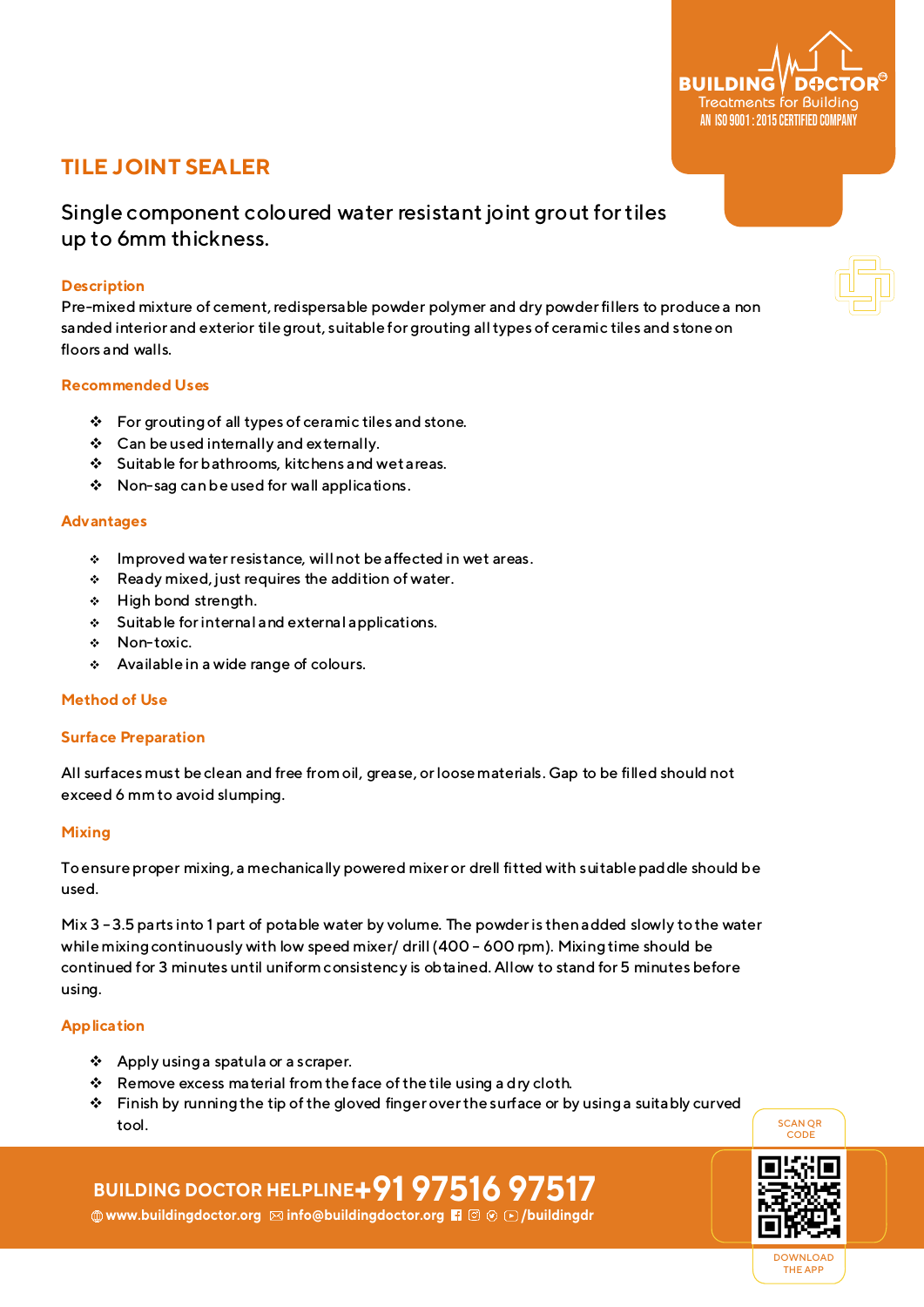| Compressive<br>Strength:<br>EN12808-3  | >10Mpa @ 28 days<br>@ room temperature                                  |
|----------------------------------------|-------------------------------------------------------------------------|
| <b>Working Time:</b>                   | ~90 min @ 20°C<br>$~50 \text{ min} \textcircled{a} 35^{\circ} \text{C}$ |
| Minimum<br>Application<br>Temperature: | 5°C                                                                     |
| Maximum<br>application<br>temperature: | 45°C                                                                    |
| Fresh wet<br>density:                  | $1.5 \pm 0.1$ g/cm <sup>3</sup>                                         |
| VOC:                                   | <10q/ltr                                                                |



- $\div$  After drying, clean tiles with a damp sponge.
- \* It is recommended to remove grout from the tile surface before full setting of the grout. Failures to do so many result in difficult in removing any remains.

#### **Cleaning**

All tools should be cleaned immediately after use with fresh clean water. Hardened materials

Should be cleaned mechanically.

# **Packaging**

TILE JOINT SEALER is available in 0.5, 1 and 5Kg bags.

| Size in                 | Tile             | For 2mm joint                     |
|-------------------------|------------------|-----------------------------------|
| Tile                    | <b>Thickness</b> | width                             |
|                         |                  | Consumption                       |
| 5x5<br>cm               | 5.5mm            | $0.80 \pm 0.05$ kg/m <sup>2</sup> |
| 10 X<br>$10 \text{ cm}$ | 5.5mm            | 0.40±0.05 $kg/m^2$                |
| 10 X<br>20<br>cm        | 5.5mm            | 0.30 $\pm$ 0.05 $\text{kg/m}^2$   |

SCAN QR CODE



DOWNLOAD THE APP

**BUILDING DOCTOR HELPLINE+91 97516 97517 www.buildingdoctor.org info@buildingdoctor.org /buildingdr**